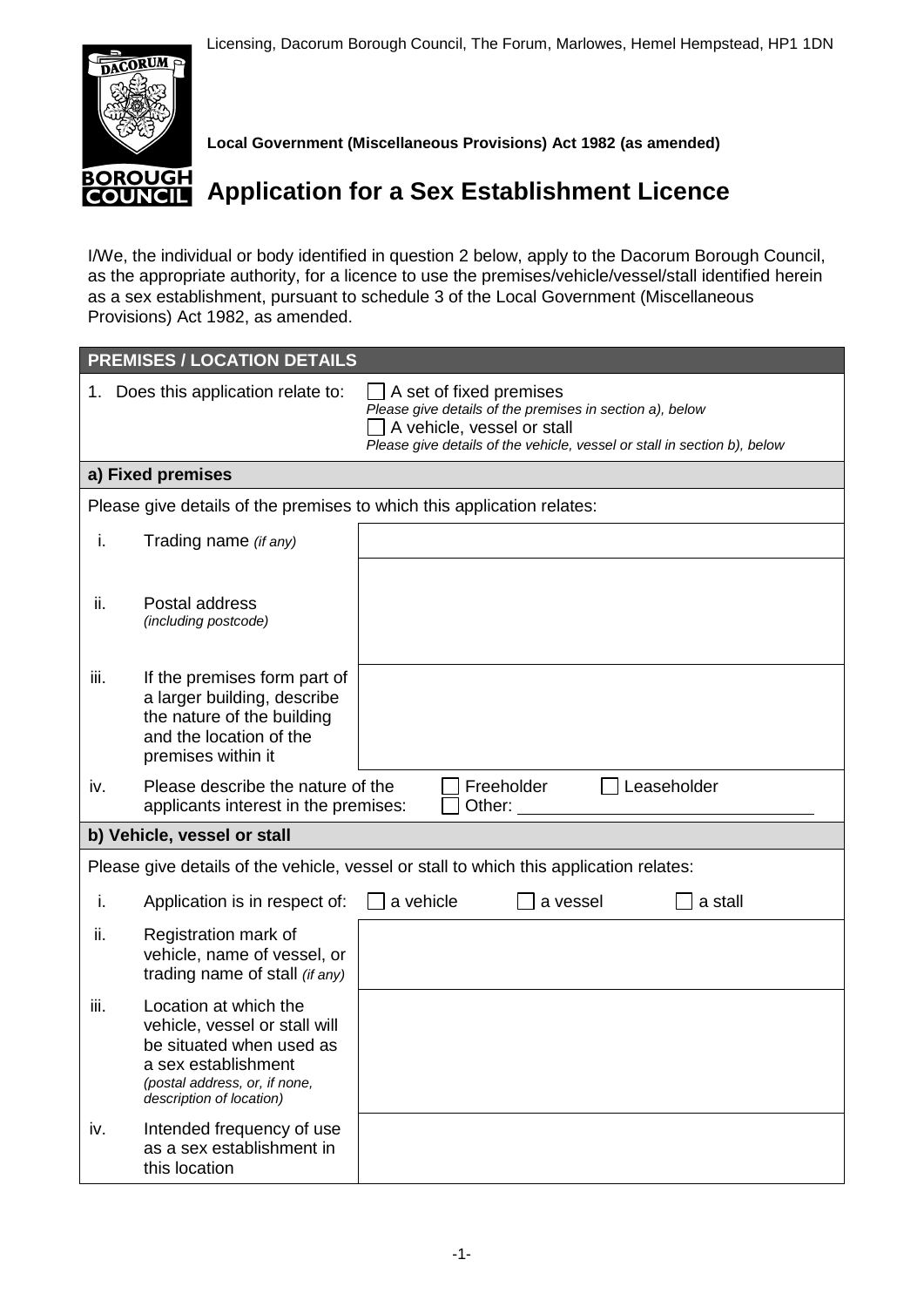|      | <b>APPLICANT DETAILS</b>                                                                                                                                                                                                              |                                                                                                                                                                                   |  |  |  |  |
|------|---------------------------------------------------------------------------------------------------------------------------------------------------------------------------------------------------------------------------------------|-----------------------------------------------------------------------------------------------------------------------------------------------------------------------------------|--|--|--|--|
|      | 2. Is this application made by:                                                                                                                                                                                                       | An individual<br>Please give details of the individual in section a), below<br>A body corporate or an unincorporated body<br>Please give details of the body in section b), below |  |  |  |  |
|      | a) Individual applicant                                                                                                                                                                                                               |                                                                                                                                                                                   |  |  |  |  |
|      | Please give details of the individual making this application:                                                                                                                                                                        |                                                                                                                                                                                   |  |  |  |  |
| i.   | Full name of individual                                                                                                                                                                                                               |                                                                                                                                                                                   |  |  |  |  |
| ii.  | <b>Permanent address</b><br>(including postcode)                                                                                                                                                                                      |                                                                                                                                                                                   |  |  |  |  |
| iii. | Telephone number and/or<br>email address (if any)                                                                                                                                                                                     |                                                                                                                                                                                   |  |  |  |  |
| iv.  | Date and place of birth                                                                                                                                                                                                               | $\prime$<br>$\prime$                                                                                                                                                              |  |  |  |  |
| v.   | National Insurance number                                                                                                                                                                                                             |                                                                                                                                                                                   |  |  |  |  |
| vi.  | application is made?                                                                                                                                                                                                                  | Has this individual been resident in an EEA state throughout the<br>period of six months immediately preceding the date on which this<br>No<br>Yes                                |  |  |  |  |
|      |                                                                                                                                                                                                                                       | Please give details of any previous name(s) used in the last 5 years, on a separate page.                                                                                         |  |  |  |  |
|      | b) Body corporate or unincorporated body                                                                                                                                                                                              |                                                                                                                                                                                   |  |  |  |  |
|      |                                                                                                                                                                                                                                       | Please give details of the body corporate or unincorporated body making this application:                                                                                         |  |  |  |  |
| i.   | Full name of body                                                                                                                                                                                                                     |                                                                                                                                                                                   |  |  |  |  |
|      |                                                                                                                                                                                                                                       |                                                                                                                                                                                   |  |  |  |  |
| ii.  | Registered or principal<br>office address<br>(including postcode)                                                                                                                                                                     |                                                                                                                                                                                   |  |  |  |  |
| iii. | Telephone number and/or<br>email address (if any)                                                                                                                                                                                     |                                                                                                                                                                                   |  |  |  |  |
| iv.  | Legal status of body $(e.g.$<br>partnership, limited company)                                                                                                                                                                         |                                                                                                                                                                                   |  |  |  |  |
| v.   | <b>Registration number</b><br>[Body corporate only]                                                                                                                                                                                   |                                                                                                                                                                                   |  |  |  |  |
| vi.  | Is this body incorporated in an EEA state?<br>[Body corporate only]                                                                                                                                                                   | <b>No</b><br>Yes                                                                                                                                                                  |  |  |  |  |
|      | Please also complete and submit Appendix A with your application (included with this<br>form), giving details of the directors, company officers, partners, or other persons<br>responsible for the management of the applicant body. |                                                                                                                                                                                   |  |  |  |  |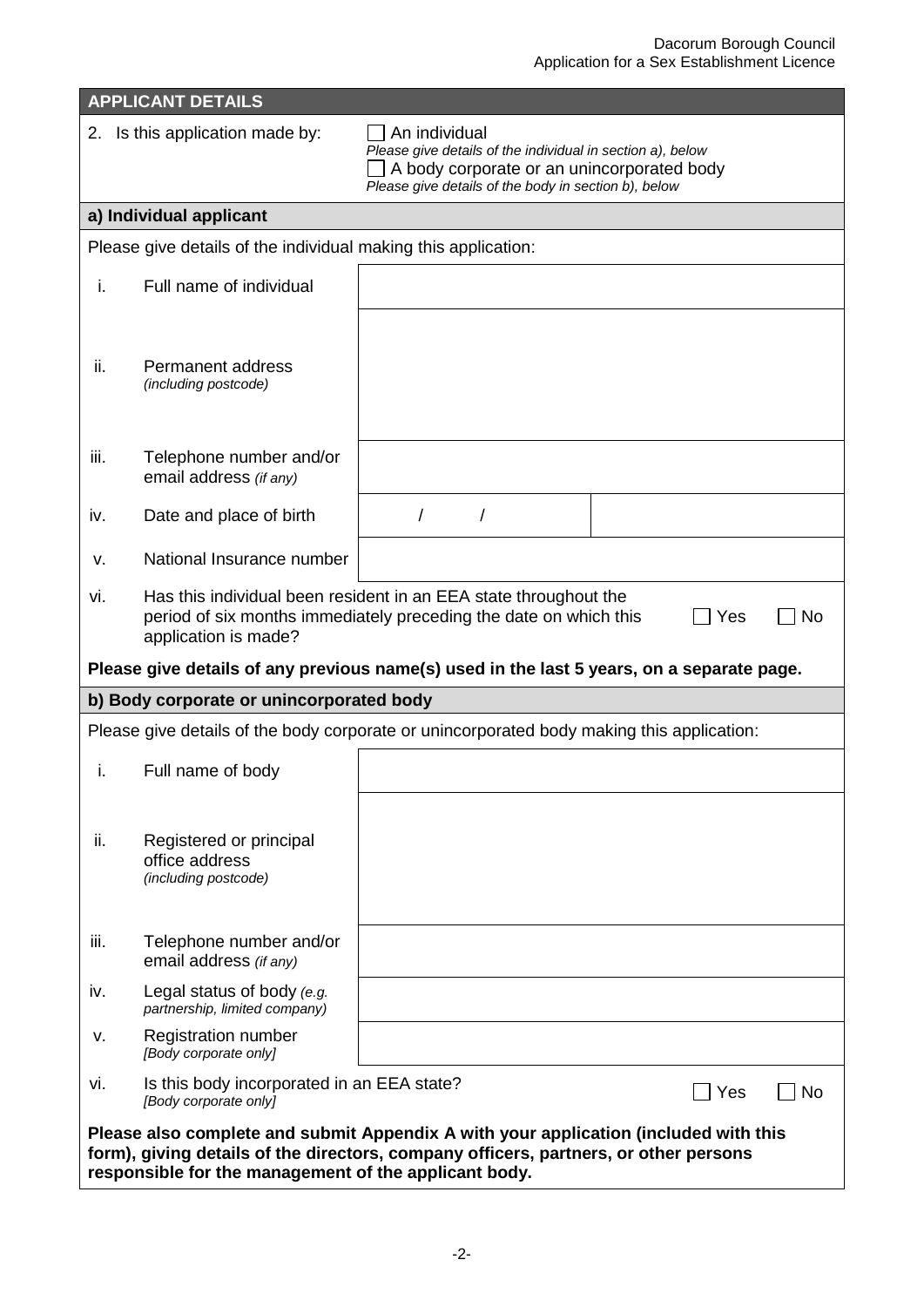|                                                                                                                                                                                                                                                                                                                                                                                     | <b>APPLICATION DETAILS</b>                                                                                                                |                                                                                                                                                                                                                                                |  |                                                                                                                                                  |    |
|-------------------------------------------------------------------------------------------------------------------------------------------------------------------------------------------------------------------------------------------------------------------------------------------------------------------------------------------------------------------------------------|-------------------------------------------------------------------------------------------------------------------------------------------|------------------------------------------------------------------------------------------------------------------------------------------------------------------------------------------------------------------------------------------------|--|--------------------------------------------------------------------------------------------------------------------------------------------------|----|
| 3.                                                                                                                                                                                                                                                                                                                                                                                  |                                                                                                                                           | This application is for: (please tick and complete details for all that apply)                                                                                                                                                                 |  |                                                                                                                                                  |    |
|                                                                                                                                                                                                                                                                                                                                                                                     | the grant of a new licence<br>the renewal of a current licence<br>the transfer of a current licence<br>the variation of a current licence |                                                                                                                                                                                                                                                |  | Please complete section a), below<br>Please complete section b), below<br>Please complete section c), below<br>Please complete section d), below |    |
|                                                                                                                                                                                                                                                                                                                                                                                     | a) Grant of new licence                                                                                                                   |                                                                                                                                                                                                                                                |  |                                                                                                                                                  |    |
| j.                                                                                                                                                                                                                                                                                                                                                                                  |                                                                                                                                           | Is the premises, vehicle, vessel or stall subject to a current sex<br>establishment licence issued by any authority (including Dacorum)?                                                                                                       |  | Yes                                                                                                                                              | No |
| ii.                                                                                                                                                                                                                                                                                                                                                                                 | issued by Dacorum under another statutory provision?                                                                                      | Is the premises, vehicle, vessel or stall subject to a current licence                                                                                                                                                                         |  | Yes                                                                                                                                              | No |
|                                                                                                                                                                                                                                                                                                                                                                                     |                                                                                                                                           | If either of these questions has been answered 'yes', please give details of the licence(s) under question 11, below.                                                                                                                          |  |                                                                                                                                                  |    |
|                                                                                                                                                                                                                                                                                                                                                                                     | b) Renewal of current licence                                                                                                             |                                                                                                                                                                                                                                                |  |                                                                                                                                                  |    |
|                                                                                                                                                                                                                                                                                                                                                                                     |                                                                                                                                           | Please give details of the current licence for this sex establishment:                                                                                                                                                                         |  |                                                                                                                                                  |    |
| İ.                                                                                                                                                                                                                                                                                                                                                                                  | Licence number                                                                                                                            |                                                                                                                                                                                                                                                |  |                                                                                                                                                  |    |
| н.                                                                                                                                                                                                                                                                                                                                                                                  | Expiry date                                                                                                                               |                                                                                                                                                                                                                                                |  |                                                                                                                                                  |    |
|                                                                                                                                                                                                                                                                                                                                                                                     | c) Transfer of current licence                                                                                                            |                                                                                                                                                                                                                                                |  |                                                                                                                                                  |    |
|                                                                                                                                                                                                                                                                                                                                                                                     |                                                                                                                                           | Please give details of the individual/body that currently holds the licence for this sex establishment:                                                                                                                                        |  |                                                                                                                                                  |    |
| j.                                                                                                                                                                                                                                                                                                                                                                                  | Licence number                                                                                                                            |                                                                                                                                                                                                                                                |  |                                                                                                                                                  |    |
| н.                                                                                                                                                                                                                                                                                                                                                                                  | Expiry date                                                                                                                               |                                                                                                                                                                                                                                                |  |                                                                                                                                                  |    |
| iii.                                                                                                                                                                                                                                                                                                                                                                                | Name of current licensee                                                                                                                  |                                                                                                                                                                                                                                                |  |                                                                                                                                                  |    |
| IV.                                                                                                                                                                                                                                                                                                                                                                                 |                                                                                                                                           | Has the current licensee consented to the transfer of this licence?<br>If yes, please submit Appendix B, completed and signed by the current licensee.<br>If no, please outline below the steps you have taken to try and obtain this consent: |  | Yes                                                                                                                                              | No |
|                                                                                                                                                                                                                                                                                                                                                                                     |                                                                                                                                           |                                                                                                                                                                                                                                                |  |                                                                                                                                                  |    |
|                                                                                                                                                                                                                                                                                                                                                                                     |                                                                                                                                           |                                                                                                                                                                                                                                                |  |                                                                                                                                                  |    |
|                                                                                                                                                                                                                                                                                                                                                                                     | d) Variation of current licence                                                                                                           |                                                                                                                                                                                                                                                |  |                                                                                                                                                  |    |
| Please describe in detail the proposed variation(s) to the terms, conditions or restrictions subject to<br>which the licence is held:<br>If you are seeking to amend the layout of the premises, your application should also be accompanied by an updated<br>scale plan of the premises, which indicates the locations and areas in which regulated activities will be carried on. |                                                                                                                                           |                                                                                                                                                                                                                                                |  |                                                                                                                                                  |    |
|                                                                                                                                                                                                                                                                                                                                                                                     |                                                                                                                                           |                                                                                                                                                                                                                                                |  |                                                                                                                                                  |    |
|                                                                                                                                                                                                                                                                                                                                                                                     |                                                                                                                                           |                                                                                                                                                                                                                                                |  |                                                                                                                                                  |    |
|                                                                                                                                                                                                                                                                                                                                                                                     |                                                                                                                                           |                                                                                                                                                                                                                                                |  |                                                                                                                                                  |    |
|                                                                                                                                                                                                                                                                                                                                                                                     |                                                                                                                                           |                                                                                                                                                                                                                                                |  |                                                                                                                                                  |    |
|                                                                                                                                                                                                                                                                                                                                                                                     |                                                                                                                                           |                                                                                                                                                                                                                                                |  |                                                                                                                                                  |    |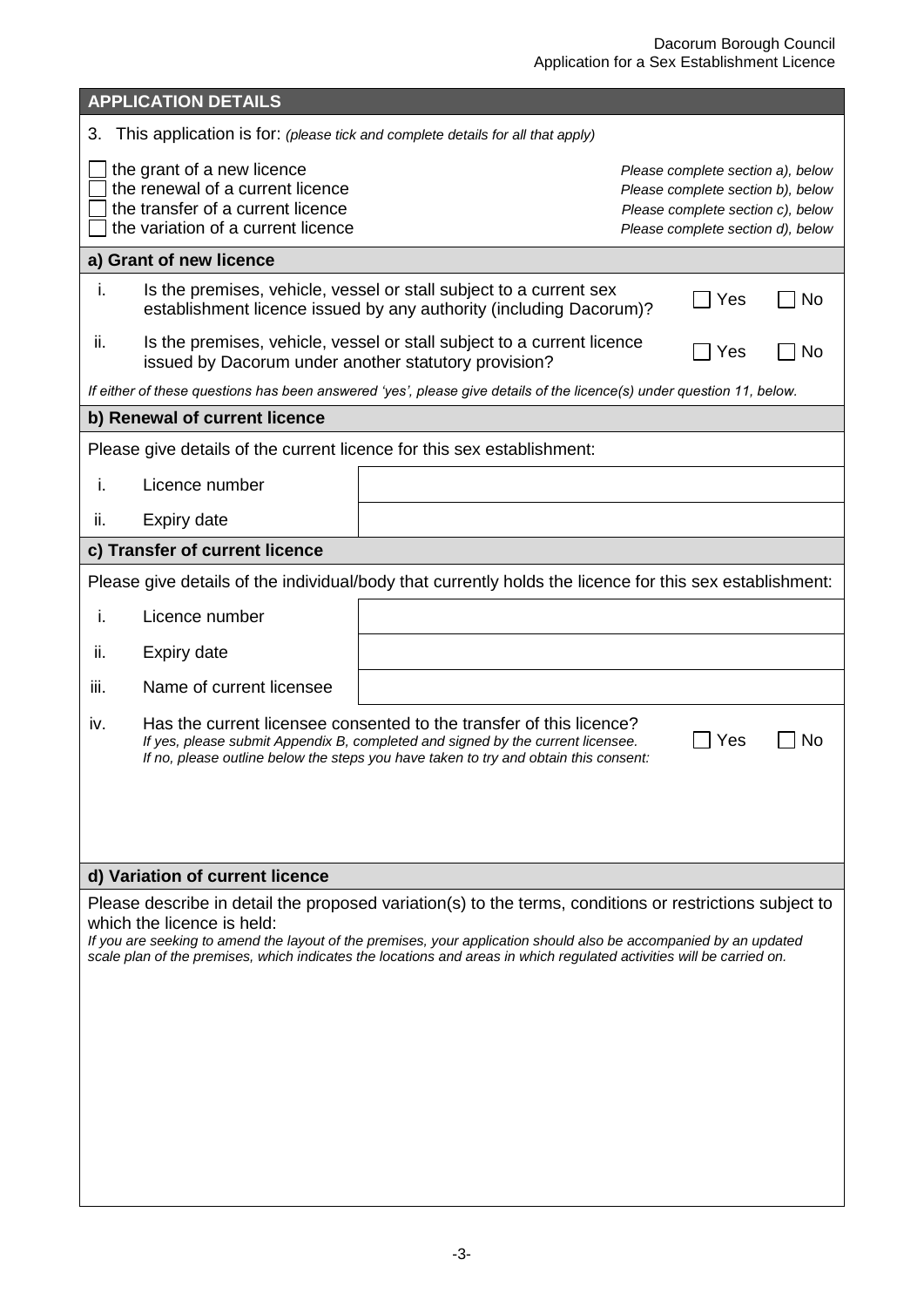| <b>APPLICATION DETAILS (continued)</b>                                                                                                                                                                |                                                                                                                               |    |                          |  |  |
|-------------------------------------------------------------------------------------------------------------------------------------------------------------------------------------------------------|-------------------------------------------------------------------------------------------------------------------------------|----|--------------------------|--|--|
| used as:                                                                                                                                                                                              | a sexual entertainment venue<br>4. The sex establishment is to be<br>a sex shop<br>a sex cinema<br>Please tick all that apply |    |                          |  |  |
|                                                                                                                                                                                                       | 5. Please give the times during which the applicant proposes to operate the sex establishment:                                |    |                          |  |  |
|                                                                                                                                                                                                       | From                                                                                                                          | To | Any non-standard timings |  |  |
| <b>Monday</b>                                                                                                                                                                                         |                                                                                                                               |    |                          |  |  |
| <b>Tuesday</b>                                                                                                                                                                                        |                                                                                                                               |    |                          |  |  |
| Wednesday                                                                                                                                                                                             |                                                                                                                               |    |                          |  |  |
| <b>Thursday</b>                                                                                                                                                                                       |                                                                                                                               |    |                          |  |  |
| <b>Friday</b>                                                                                                                                                                                         |                                                                                                                               |    |                          |  |  |
| <b>Saturday</b>                                                                                                                                                                                       |                                                                                                                               |    |                          |  |  |
| <b>Sunday</b>                                                                                                                                                                                         |                                                                                                                               |    |                          |  |  |
| 7.                                                                                                                                                                                                    |                                                                                                                               |    |                          |  |  |
| Please describe any special measures that you have undertaken, or will undertake, to limit the<br>impact of these activities:<br>Please see guidance notes for assistance in completing this question |                                                                                                                               |    |                          |  |  |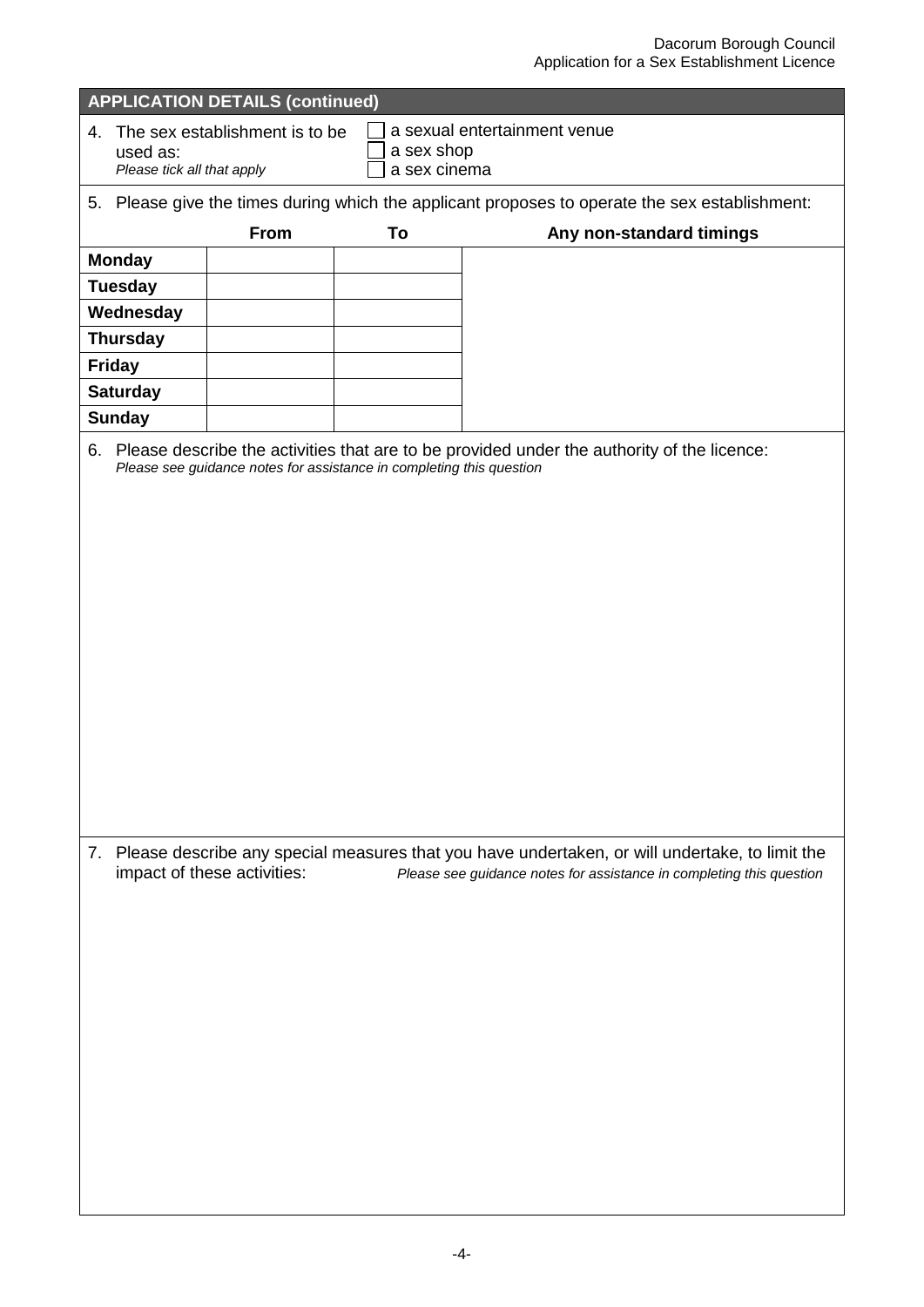|                                                                                                                                                                                                                                                                                                                                                                    | <b>PREVIOUS REFUSALS &amp; CONVICTIONS</b><br>Please read guidance notes before completing this section                                                                                                       |  |     |     |  |  |
|--------------------------------------------------------------------------------------------------------------------------------------------------------------------------------------------------------------------------------------------------------------------------------------------------------------------------------------------------------------------|---------------------------------------------------------------------------------------------------------------------------------------------------------------------------------------------------------------|--|-----|-----|--|--|
| In the following questions, 'any person connected with the application' will include the<br>applicant; the directors, company officers, partners, or other persons responsible for the<br>management of an applicant body; and any person who will be/is responsible for the<br>management of the premises/vehicle/vessel/stall to which this application relates. |                                                                                                                                                                                                               |  |     |     |  |  |
| 8.                                                                                                                                                                                                                                                                                                                                                                 | In the last 12 months, has any person connected with the application<br>been refused a licence for the renewal of a licence] for the premises,<br>vehicle, vessel or stall to which this application relates? |  | Yes | No. |  |  |
|                                                                                                                                                                                                                                                                                                                                                                    | If yes, was that decision subsequently reversed upon appeal?                                                                                                                                                  |  | Yes | No. |  |  |
|                                                                                                                                                                                                                                                                                                                                                                    | 9. In the last 12 months, has any person connected with the application had<br>a licence revoked by this authority in respect of any premises, vehicle,<br>vessel or stall?                                   |  | Yes | No  |  |  |
|                                                                                                                                                                                                                                                                                                                                                                    | 10. Has any person connected with this application previously been convicted<br>of an offence in the U.K. or in any other jurisdiction?                                                                       |  | Yes | No. |  |  |
| It is not necessary to declare any convictions which are considered to be spent under the<br>provisions of the Rehabilitation of Offenders Act 1974                                                                                                                                                                                                                |                                                                                                                                                                                                               |  |     |     |  |  |
| If question 10 has been answered 'yes', please also complete and submit Appendix C with<br>your application (included with this form), giving details of the conviction(s) in question.                                                                                                                                                                            |                                                                                                                                                                                                               |  |     |     |  |  |
|                                                                                                                                                                                                                                                                                                                                                                    |                                                                                                                                                                                                               |  |     |     |  |  |

### **ANY FURTHER INFORMATION**

11. Please give any further information which you wish the authority to take into account when considering this application: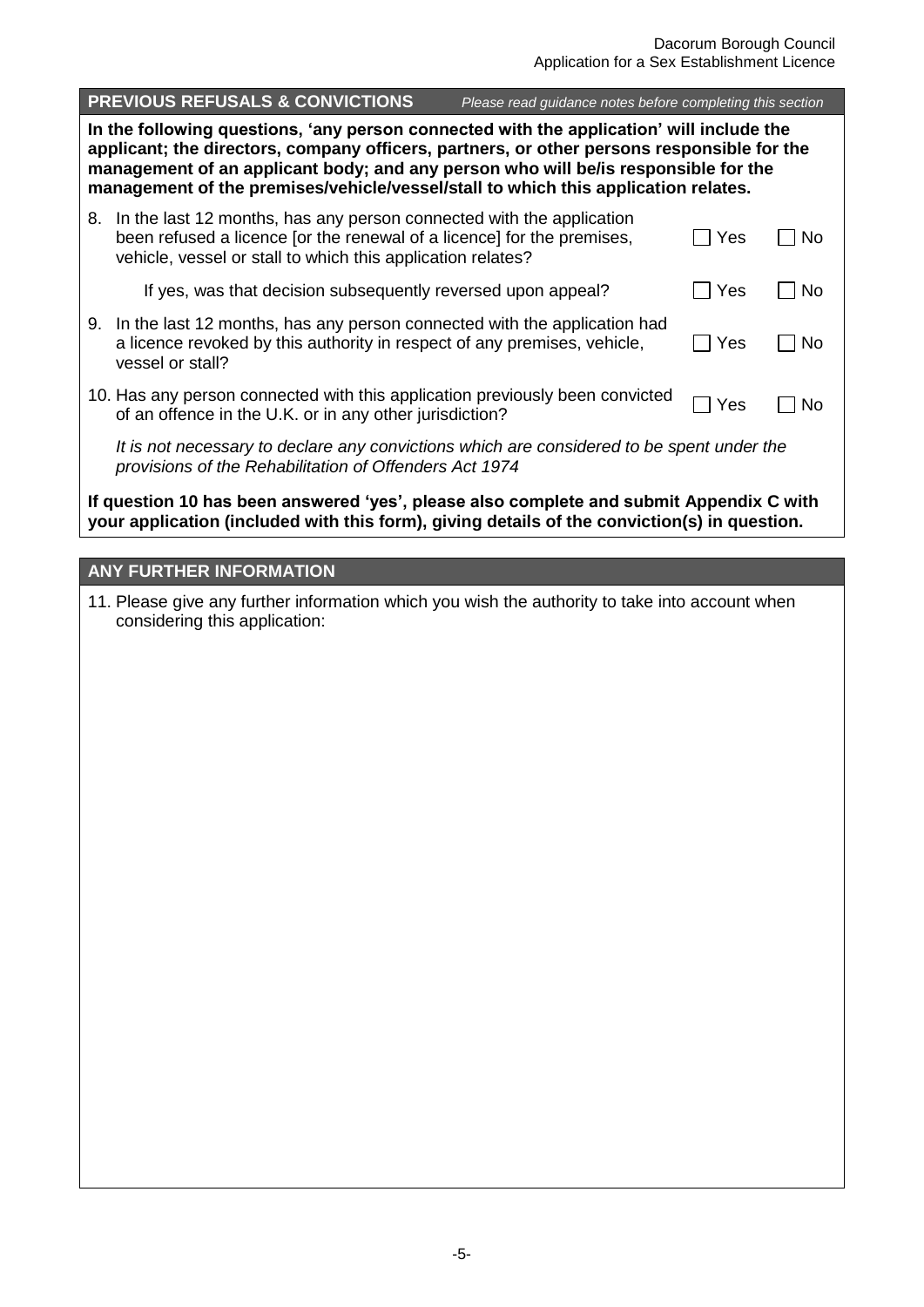| <b>ENCLOSURES</b>                                                                                                                                                                                                                                                                                                                                                              |                                                                                                                                                                                 |             |  |  |
|--------------------------------------------------------------------------------------------------------------------------------------------------------------------------------------------------------------------------------------------------------------------------------------------------------------------------------------------------------------------------------|---------------------------------------------------------------------------------------------------------------------------------------------------------------------------------|-------------|--|--|
| Payment of the relevant application fee of $f_{\text{max}}$ is enclosed.<br>Please make cheques payable to 'Dacorum Borough Council'.                                                                                                                                                                                                                                          |                                                                                                                                                                                 |             |  |  |
|                                                                                                                                                                                                                                                                                                                                                                                | A scale plan of the premises, or a site plan of the location at which the vehicle/vessel/stall<br>will be located, is enclosed. PLEASE SEE GUIDANCE NOTES FOR PLAN REQUIREMENTS |             |  |  |
|                                                                                                                                                                                                                                                                                                                                                                                | If renewing, transferring or varying the licence: The original, current licence is enclosed.                                                                                    |             |  |  |
| If transferring the licence: Written consent to the transfer of the licence from the current<br>licensee, or a statement explaining why it has not been possible to provide this, is enclosed.                                                                                                                                                                                 |                                                                                                                                                                                 |             |  |  |
|                                                                                                                                                                                                                                                                                                                                                                                | <b>DECLARATION AND SIGNATURE</b>                                                                                                                                                |             |  |  |
| I/We will arrange for publication of notice of this application, in the form prescribed by the<br>authority, in a local newspaper circulating in the authority's area, not later than 7 days after<br>the date of application.                                                                                                                                                 |                                                                                                                                                                                 |             |  |  |
| For applications relating to premises only: I/We will display a notice in the form prescribed by the<br>authority at or near the premises to which this application relates for a period of 21 days<br>beginning from the application date, placed so that it can be conveniently read by the public.                                                                          |                                                                                                                                                                                 |             |  |  |
| I/We will send a complete copy of this application to the Chief Officer of Police, c/o Dacorum<br>Licensing, Hemel Hempstead Police Station, Combe Street, Hemel Hempstead, HP1 1HL,<br>not later than 7 days after the application is given to the licensing authority.<br>(other than where the application has been made via the council's electronic application facility) |                                                                                                                                                                                 |             |  |  |
| I/We declare that the information given in this application is true and complete in all<br>respects. I/We understand that it is an offence to make a false statement (i.e. one which is<br>known to be false in any material respect or which is not believed to be true) in connection<br>with an application for a sex establishment licence.                                |                                                                                                                                                                                 |             |  |  |
| <b>Signature</b>                                                                                                                                                                                                                                                                                                                                                               |                                                                                                                                                                                 | <b>Date</b> |  |  |
| I / We (print full name and capacity)<br><b>Capacity</b>                                                                                                                                                                                                                                                                                                                       |                                                                                                                                                                                 |             |  |  |
| sign on behalf of and have authority to bind the applicant.                                                                                                                                                                                                                                                                                                                    |                                                                                                                                                                                 |             |  |  |

Please indicate below the name, postal address and other contact details of a person who can provide further information or assistance in respect of this application, and to whom any correspondence relating to the application should be sent:

| Contact name and address for correspondence associated with this application: |  |  |
|-------------------------------------------------------------------------------|--|--|
|                                                                               |  |  |
|                                                                               |  |  |
|                                                                               |  |  |
|                                                                               |  |  |
|                                                                               |  |  |
| Telephone number (if any)                                                     |  |  |
| Email address (if any)                                                        |  |  |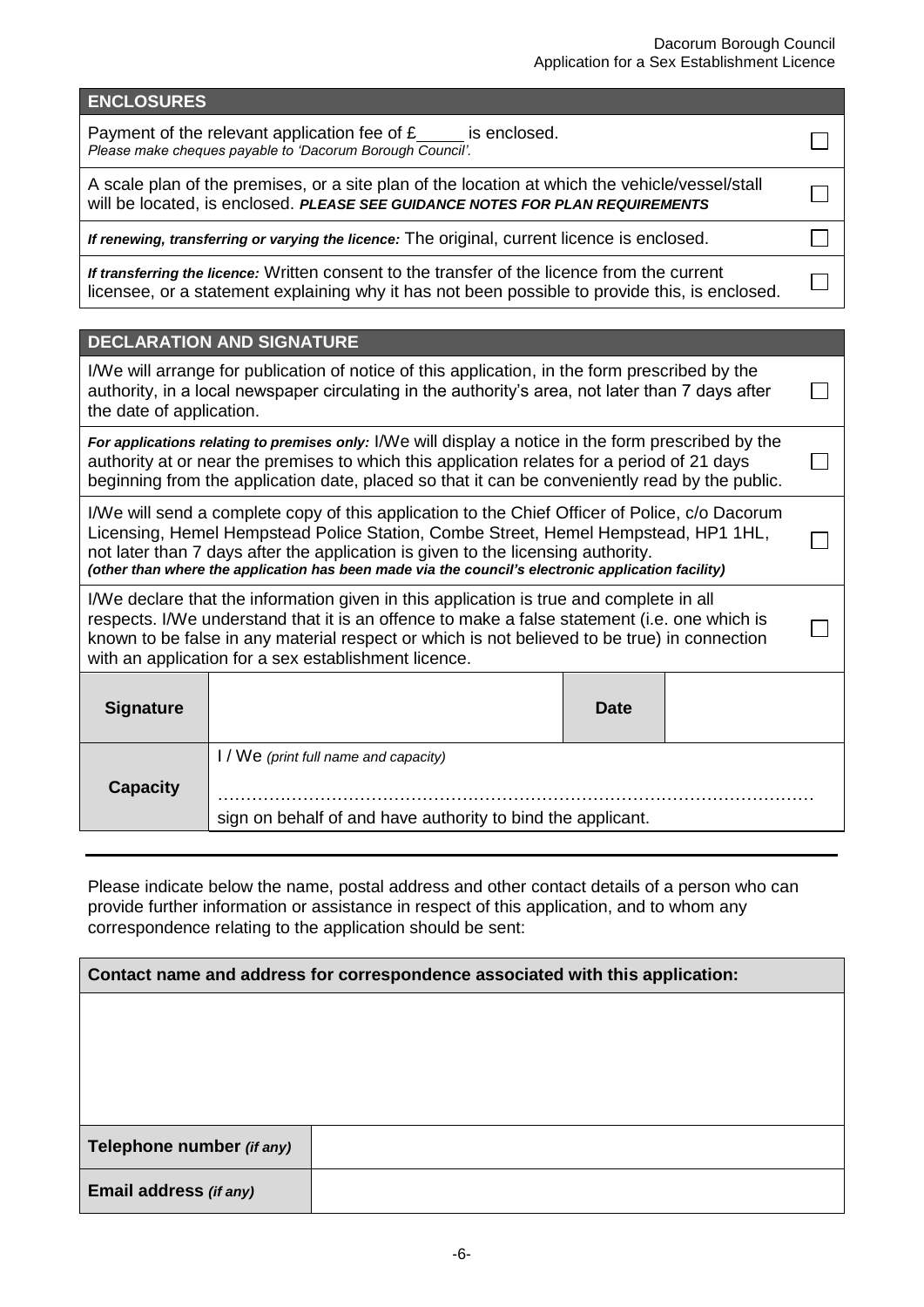## **APPENDIX A**

## **DETAILS OF DIRECTORS, COMPANY OFFICERS, PARTNERS OR OTHER PERSONS RESPONSIBLE FOR MANAGEMENT OF APPLICANT**

If the application for a Sex Establishment Licence is made by a body corporate or an unincorporated body, this page must be completed and submitted with the application form, giving details of the full names and private addresses of the directors, company officers, partners or other persons responsible for the management of the body or of the sex establishment. If further space is required, please continue on either a blank piece of paper, or a further copy of this page.

You do not need to complete this appendix if the application is made otherwise than by or on behalf of a body corporate or an unincorporated body.

| Full name of person(s)<br>responsible for<br>management of body | <b>Private address</b> | Role / title<br>(e.g. partner, director,<br>company secretary,<br>premises manager) | Date &<br>place of<br>birth |
|-----------------------------------------------------------------|------------------------|-------------------------------------------------------------------------------------|-----------------------------|
|                                                                 |                        |                                                                                     |                             |
|                                                                 |                        |                                                                                     |                             |
|                                                                 |                        |                                                                                     |                             |
|                                                                 |                        |                                                                                     |                             |
|                                                                 |                        |                                                                                     |                             |
|                                                                 |                        |                                                                                     |                             |
|                                                                 |                        |                                                                                     |                             |
|                                                                 |                        |                                                                                     |                             |
|                                                                 |                        |                                                                                     |                             |
|                                                                 |                        |                                                                                     |                             |
|                                                                 |                        |                                                                                     |                             |
|                                                                 |                        |                                                                                     |                             |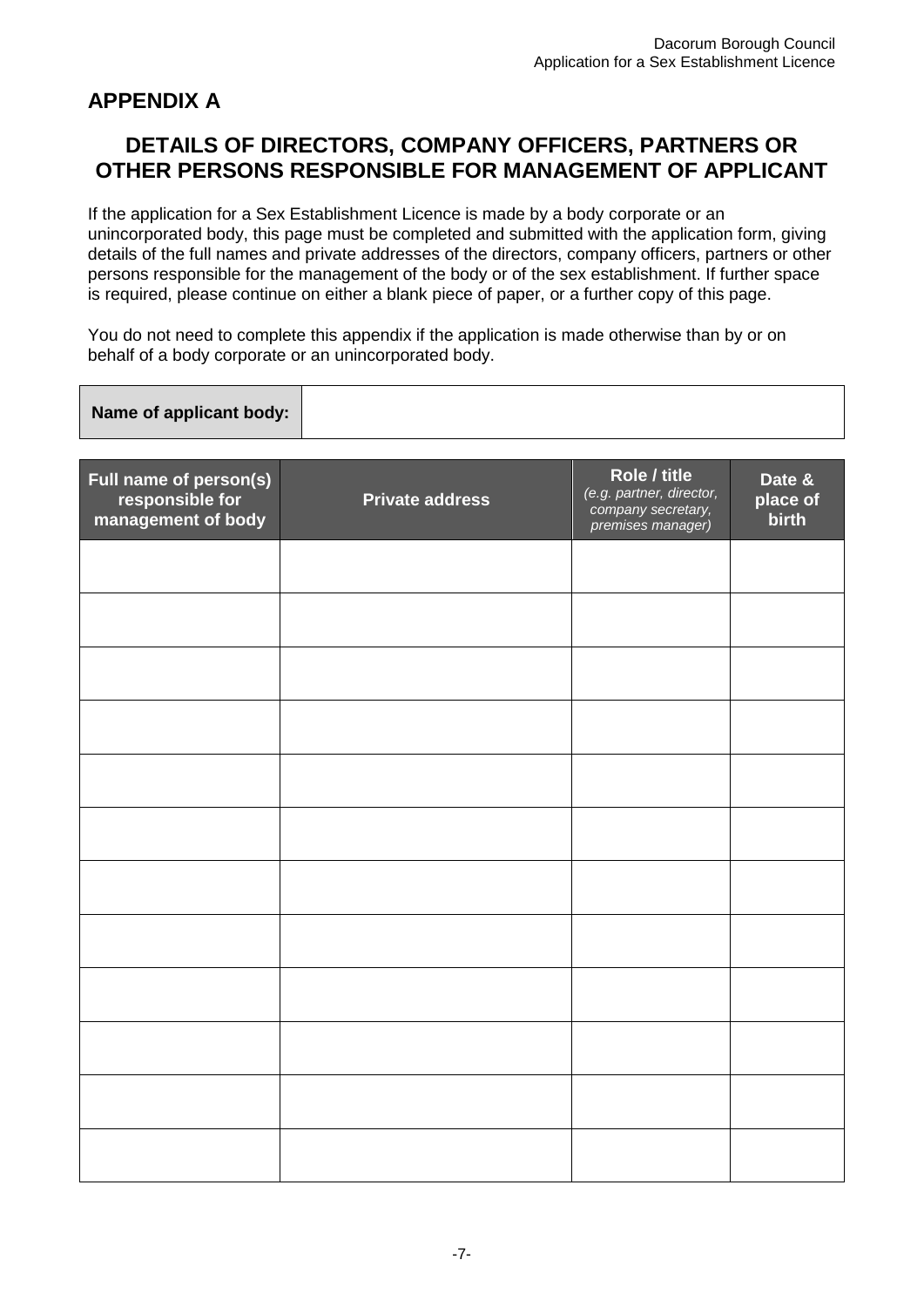## **APPENDIX B CONSENT OF LICENCE-HOLDER TO TRANSFER OF LICENCE**

This appendix should be completed by the current licence-holder (or by a person with the authority to sign on their behalf), and submitted with any application to transfer a sex establishment licence.

| I/We,                                                           |                                                                                               |  |  |  |
|-----------------------------------------------------------------|-----------------------------------------------------------------------------------------------|--|--|--|
|                                                                 | [full name of licence holder(s)]                                                              |  |  |  |
|                                                                 | being the holder(s) of a sex establishment licence relating to:                               |  |  |  |
|                                                                 | [name and address of premises (or vehicle, vessel or stall) to which the application relates] |  |  |  |
| hereby give my/our consent for the transfer of this licence to: |                                                                                               |  |  |  |
|                                                                 | [full name of applicant]                                                                      |  |  |  |
| Signed:                                                         |                                                                                               |  |  |  |
| Print name:                                                     |                                                                                               |  |  |  |
| Capacity:                                                       | Dated:                                                                                        |  |  |  |

## **APPENDIX C CONVICTIONS OF APPLICANT OR OTHER PERSON(S) CONNECTED WITH THE APPLICATION**

If any person connected with the application has previously been convicted of an offence, whether in the U.K. or abroad, details of the conviction(s) must be provided with the application. Convictions which are considered to be 'spent' under the Rehabilitation of Offenders Act 1974 do not need to be declared, and will not be taken into consideration when the authority determines the application.

Please supply the required information for all persons connected with the application with previous convictions, using either a blank piece of paper, or a further copy of this appendix.

| Name of person:                                                                   |  |                |                 |
|-----------------------------------------------------------------------------------|--|----------------|-----------------|
| Role: (e.g. individual applicant, partner,<br>company director, premises manager) |  |                |                 |
| Date of conviction<br><b>Convicting court</b>                                     |  | <b>Offence</b> | <b>Sentence</b> |
|                                                                                   |  |                |                 |
|                                                                                   |  |                |                 |
|                                                                                   |  |                |                 |
|                                                                                   |  |                |                 |
|                                                                                   |  |                |                 |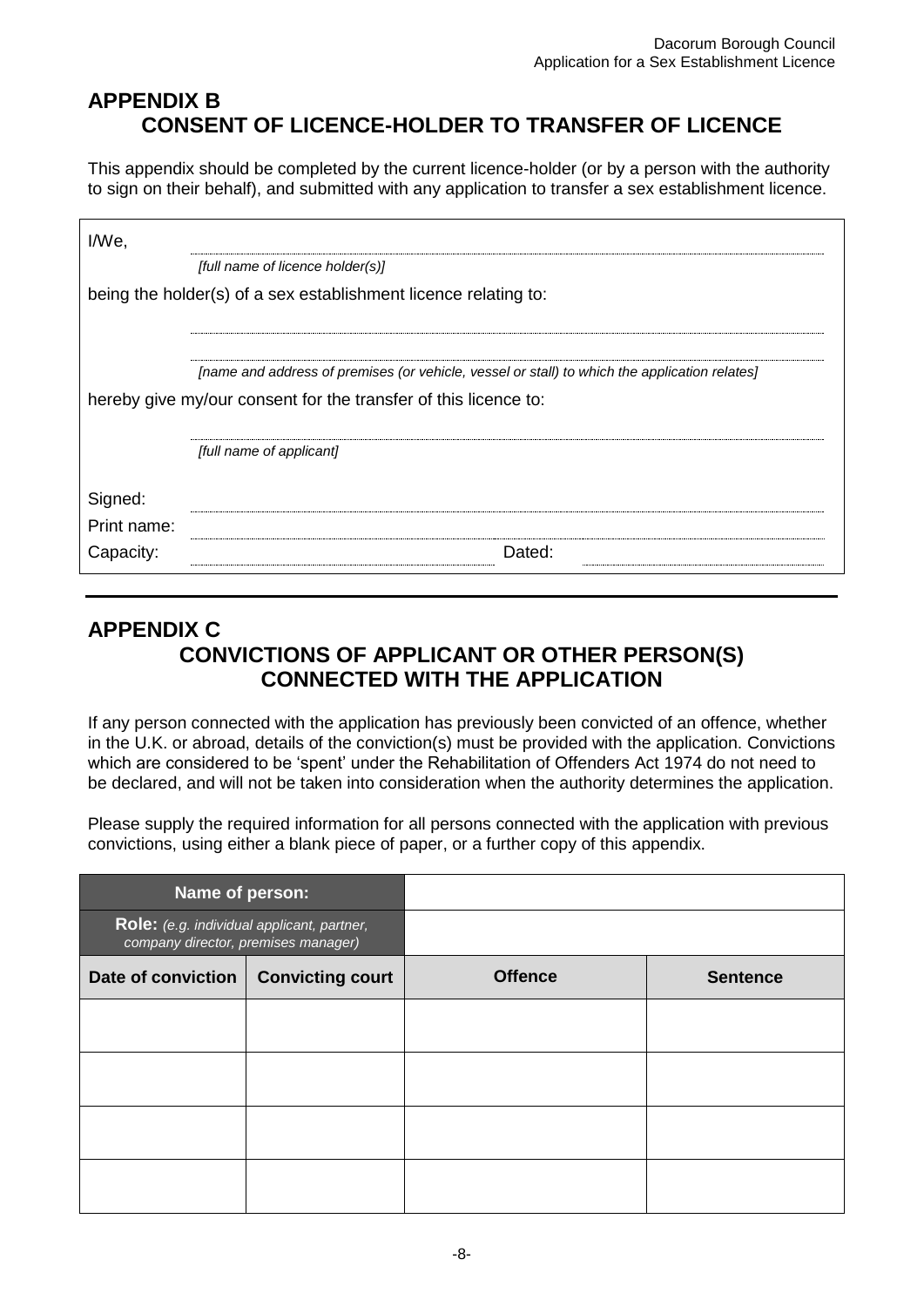

## **APPLYING FOR A SEX ESTABLISHMENT LICENCE**

## **GUIDANCE NOTES**

These notes are intended to provide guidance on the process of making an application for a sex establishment licence, and should be read in conjunction with the application form for such.

We recommend that all prospective applicants for sex establishment licences seek independent legal advice prior to making an application. The legislation surrounding this area of regulation is complex, and operators must ensure that they are fully aware of the various restrictions that may affect their activities. The Council cannot give legal advice to applicants or licence-holders.

We also recommend that applicants read our Sex Establishment Licensing policy prior to applying.

**Applying online** You can apply for a sex establishment licence online. Visit our website, **[www.dacorum.gov.uk/licensing](http://www.dacorum.gov.uk/licensing)** and follow the '**Apply online**' links.



#### **What activities are licensable?**

A location must be licensed if it is to be used as a sexual entertainment venue, a sex cinema, or a sex shop. A single location can be licensed for more than one of these functions.

 A **sexual entertainment venue** is any premises at which a live display of nudity or other live performance is provided before an audience, solely or principally for the purpose of sexually stimulating, verbally or otherwise, any member of a live audience (including an audience of one), for the financial benefit of the organiser or the entertainer. Nudity is defined as the exposure of the pubic area, genitals or anus by a man, or the exposure of the pubic area, genitals, anus or nipples by a woman.

*(Premises at which sexual entertainment is provided on no more than 11 occasions in any 12-month period, where each occasion lasts for a maximum of 24 hours, with at least one month between each occasion, are not required to hold a sex establishment licence.)*

- A **sex cinema** is any premises (other than a dwelling-house to which the public is not admitted), vehicle, vessel or stall used to a significant degree for the exhibition of moving pictures, which portray or are intended to stimulate or encourage sexual activity or associated acts of force or restraint; or are concerned primarily with the portrayal of genital organs, or urinary or excretory functions.
- A **sex shop** is any premises, vehicle, vessel or stall used for a business which consists to a significant degree of selling, hiring, exchanging, lending, displaying or demonstrating:
	- o any object used to stimulate or encourage sexual activity, or acts of force or restraint which are associated with sexual activity;
	- o any article containing or embodying matter to be read or looked at (or used for the manufacture of such an article), which is concerned primarily with the portrayal, stimulation or encouragement of sexual activity or associated acts of force or restraint; or the portrayal of genital organs, or urinary or excretory functions; or
	- o any recording of vision or sound, which portrays or is intended to stimulate or encourage sexual activity or associated acts of force or restraint; or is concerned primarily with the portrayal of genital organs, or urinary or excretory functions.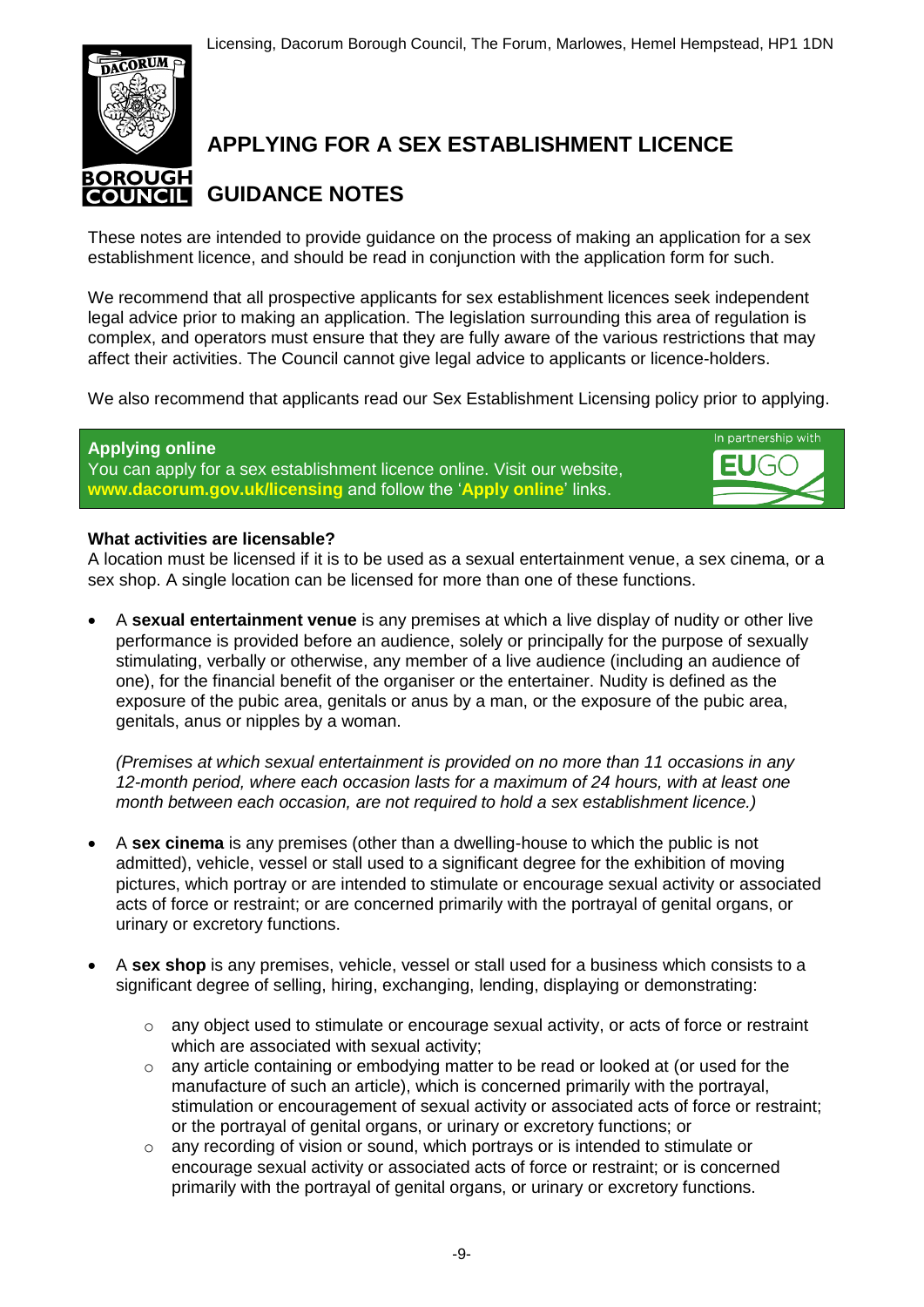The licensing authority may waive the requirement for a sex establishment licence, if the authority considers that it would be unreasonable or inappropriate to require a licence to be held. Waivers may be granted for a limited period, and are entirely at the authority's discretion – generally, they will only be granted in exceptional circumstances, and not to permit the ordinary business of a sex establishment. You may apply for a waiver at the same time as the grant of a licence – if a waiver is declined, the authority will then continue to consider your licence application.

#### **Completing the application form**

#### **Question 1**

Licences may be granted in respect of fixed premises, or a vehicle, vessel or stall situated at a particular location. Please indicate which you are applying in respect of, and give the appropriate details requested.

Question a) iii. asks whether the premises comprises part of a larger building, and if so, the nature of that building and the specific location of the premises. For example, if a unit in a shopping centre is the subject of the application, describe the overall centre, give a specific address for the premises (e.g. a unit number) or detailed description of the location, and refer to any other businesses or organisations who occupy other units. If the premises occupy space in a multi-storey building, please identify which area/floor(s) is occupied by the business, and refer to the other occupiers of the building.

It is assumed that applicants will have obtained the right to occupy premises in respect of which they are making an application, or permission to situate their vehicle/vessel/stall at the location to which the application relates, prior to making their application. Evidence of this may be requested during the application process. A sex establishment licence does not convey any right of occupation of private or public property.

#### **Question 2**

Applications may be made either by an individual, or by a body corporate (e.g. a limited company), or by an unincorporated body (e.g. a partnership). Please indicate in which capacity the application is made, and give the appropriate details.

Applicants for sex establishment licences must either be resident in or incorporated in a European Economic Area (EEA) state. At present, the EEA consists of the following countries:

> • Iceland • Ireland Italy

- Austria Estonia
- Belgium
- Bulgaria
	-
	- Cyprus
		-
	- Czech Republic Denmark
- Greece • Hungary

 Finland France Germany

- Latvia Liechtenstein
- Lithuania
- Luxembourg • Malta
- Netherlands
- Norway
	- Spain
- Poland • Portugal
- Sweden United Kingdom

 Romania Slovakia Slovenia

If an individual applying for a licence has been known by any other names in the last 5 years (for instance, a maiden name prior to marriage, or where a name has been changed by deed poll), details of all names used in that period must be provided with the application.

If the application is made by a body corporate or an unincorporated body, details of all partners, directors, company officers and persons in similar roles must be also given with the application. A form is provided for this purpose, at Appendix A.

Question b) v. requires the registered number of the applicant and the name of the registering authority. For limited companies, this will be the company registration number issued by Companies House, or for applicants incorporated in other EEA states, the equivalent local registrar.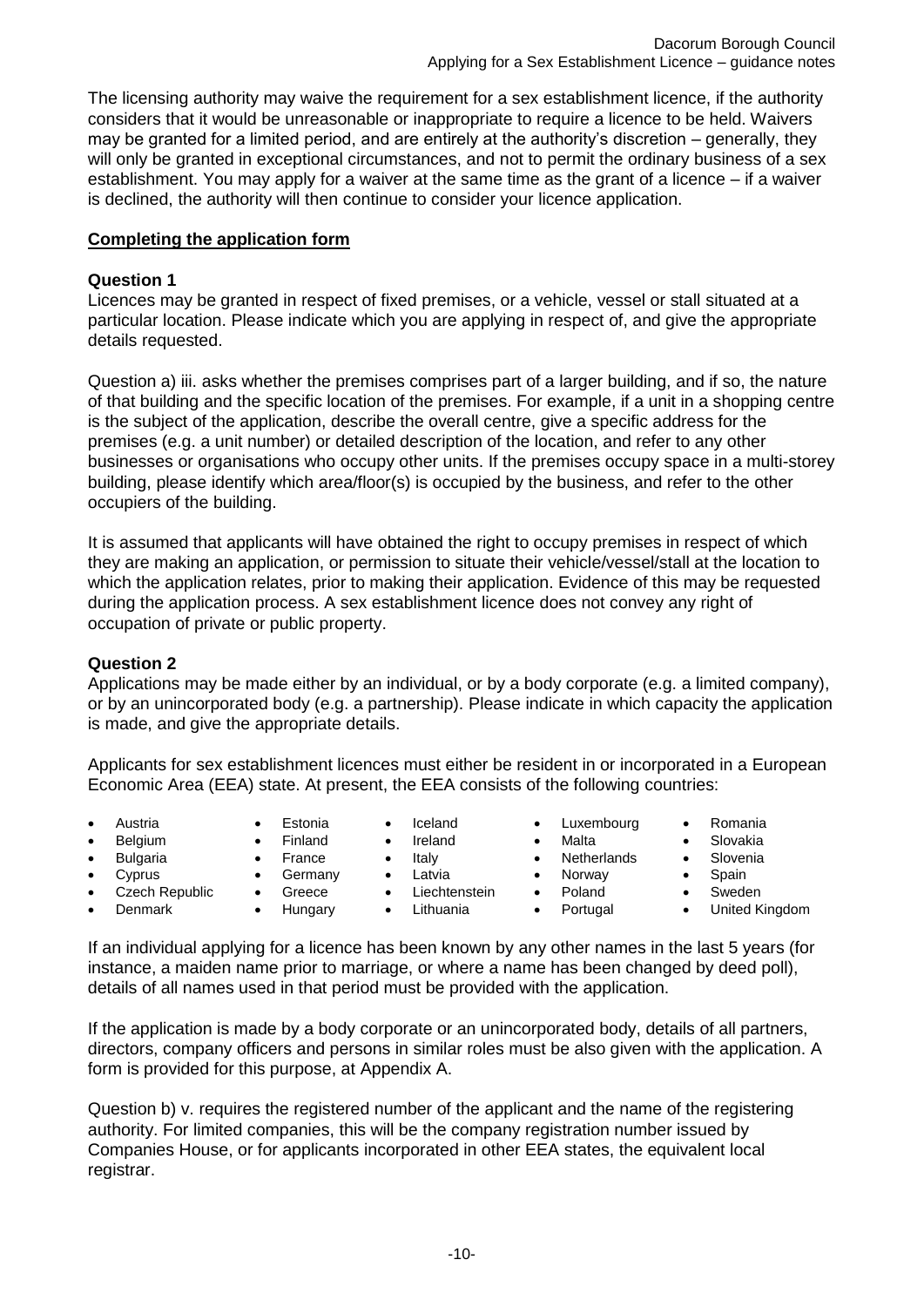#### **Question 3**

Please indicate the type(s) of application you are making. More than one type of application may be made at a time – for instance, simultaneous applications to transfer and renew the licence. In this case, the relevant sections of the form relating to both transfer and renewal should be completed. Payment of the application fees (see relevant section later in these notes) for every type of application would also be required in these circumstances.

- If applying for the grant of a new licence, please answer the questions in section a), about any other licences that are held for the premises, vehicle, vessel or stall. Details of any other licences should be given in the response to question 11 (further information).
- If applying to renew an existing licence, please give details of that licence in section b).
- If applying to transfer an existing licence, please give details of that licence and of the current holder of the licence in section c). The form at Appendix B, completed and signed by the current holder of the licence, should also be submitted with the application. If it is not possible to obtain the licence-holder's consent, a statement should be submitted explaining the reason for this, and outlining the steps that were taken to try and obtain this consent.
- If applying to vary any of the terms, conditions or restrictions to which the licence is subject, please describe in detail the changes you are seeking. Please identify any specific conditions which you wish to be removed, or set out in full any amendments or additional conditions you wish to see added to the licence. If the variation relates to a physical change to the layout of the premises, please supply an updated scale plan to reflect this change.

#### **Question 4**

Please indicate the use(s) or proposed use(s) of the sex establishment. Details of the meaning of each of these categories are given on the first page of these notes.

#### **Question 5**

Please set out the times during which you propose to operate the sex establishment, if a licence is granted, using timings in the 24-hour clock format (e.g. 09:00 to 21:00). If there are any specific occasions on which different hours are sought (e.g. bank holidays, New Years Eve), please set these out in the box provided for non-standard timings, giving the proposed times for each specified occasion.

When determining the application, the authority may impose a condition limiting the use of the licence to within the timings sought here, or such shorter hours as the authority deems appropriate.

#### **Question 6**

This question asks you to describe the activities for which authorisation is sought. Your answer here should give enough detail for the authority to form a comprehensive picture of the operation of the sex establishment, including the management structure.

For a sexual entertainment venue, please describe the nature of the entertainment to be provided, including the expected frequency of entertainment and the number of performers expected to be involved at any one time. Please also describe the expected size and proximity of the audience.

For a sex cinema, please describe the type of recordings that would be exhibited, and the method and location of exhibition (e.g. projected in a dedicated cinema facility, in a private booth, on television screens around the premises, etc).

For a sex shop, please describe the type of articles that would be made available, and the transaction method (whether they would be sold, rented, etc).

#### **Question 7**

The provision of sex-related activities is often contentious, and this section of the form is provided to allow an applicant to set out any control measures that they intend to implement to limit the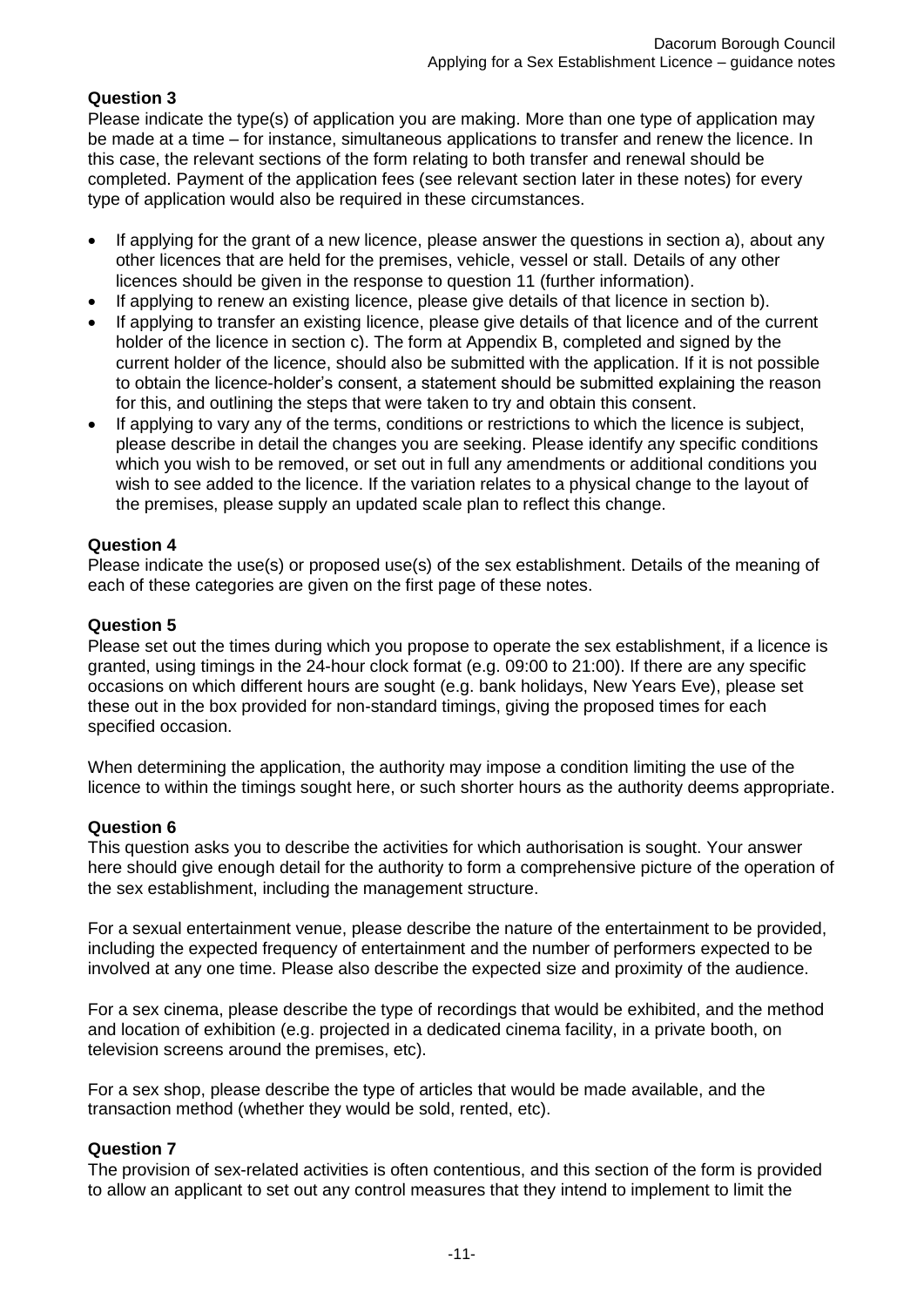impact of their activities, should the licence be granted. These measures are likely to be dependent upon the proposed use of the premises, but may include:

- Details of procedures to prevent underage access to the sex establishment;
- Details of measures to ensure that activities are not visible from outside the premises, and description of any external advertising material that will be utilised;
- Details of 'house rules', to ensure performers safety and welfare (e.g. rules on contact and conduct, statement on the use of drugs and/or alcohol, restrictions on partners frequenting the premises, arrangements for secure changing areas and access routes, provision of security personnel to ensure these rules, and so on).

We would expect any applicant to make themselves familiar with any standard conditions applying to the relevant category of sex establishment licence. Those conditions should be used as a starting point for answering this question.

#### **Questions 8-9**

Although every application will be considered on its merits, in some specific circumstances the licensing authority is under a legal obligation to refuse an application (see Decision section, below). These questions require the applicant to declare whether or not they fall within two of those circumstances, due to the refusal or revocation of a licence in the last 12-month period.

Please ensure that these questions are answered accurately, as making a false statement in connection with an application is a criminal offence, carrying a maximum fine of £20,000 upon summary conviction.

#### **Question 10**

This question asks the applicant to declare whether they or any person connected with the applicant, including individuals who will be responsible for managing the sex establishment if the licence is granted, have previously been convicted of any offences either in the United Kingdom or abroad. If this question is answered yes, the form at appendix C should be completed for each person connected with the application who has unspent convictions.

The licensing authority is duty bound to consider whether previous convictions will make an applicant unsuitable to hold a sex establishment licence, and may refuse an application if it believes this to be the case. However, each application will be considered on its merits, and previous unspent convictions will not automatically preclude the grant of a licence.

There is no need to declare 'spent' convictions here. The Rehabilitation of Offenders Act 1974 provides that after a certain amount of time from the date of conviction, dependent upon the nature of the sentence given, convictions for offences are to be regarded as 'spent' and will be disregarded when we consider applications. For advice as to whether particular convictions are 'spent', please contact our Licensing Officers, or an independent legal adviser.

#### **Question 11**

This space may be used to give any further information that you think the licensing authority should be aware of when considering your application. This may include, but should not be limited to, answers from previous questions where you have been asked to provide fuller information.

For example, if you already operate licensed sex establishments, you may wish to provide details of those premises in this space.

#### **Enclosures**

Applications should be accompanied by a number of documents, dependent upon the application type. Please check the boxes on the application form to confirm which enclosures have been sent.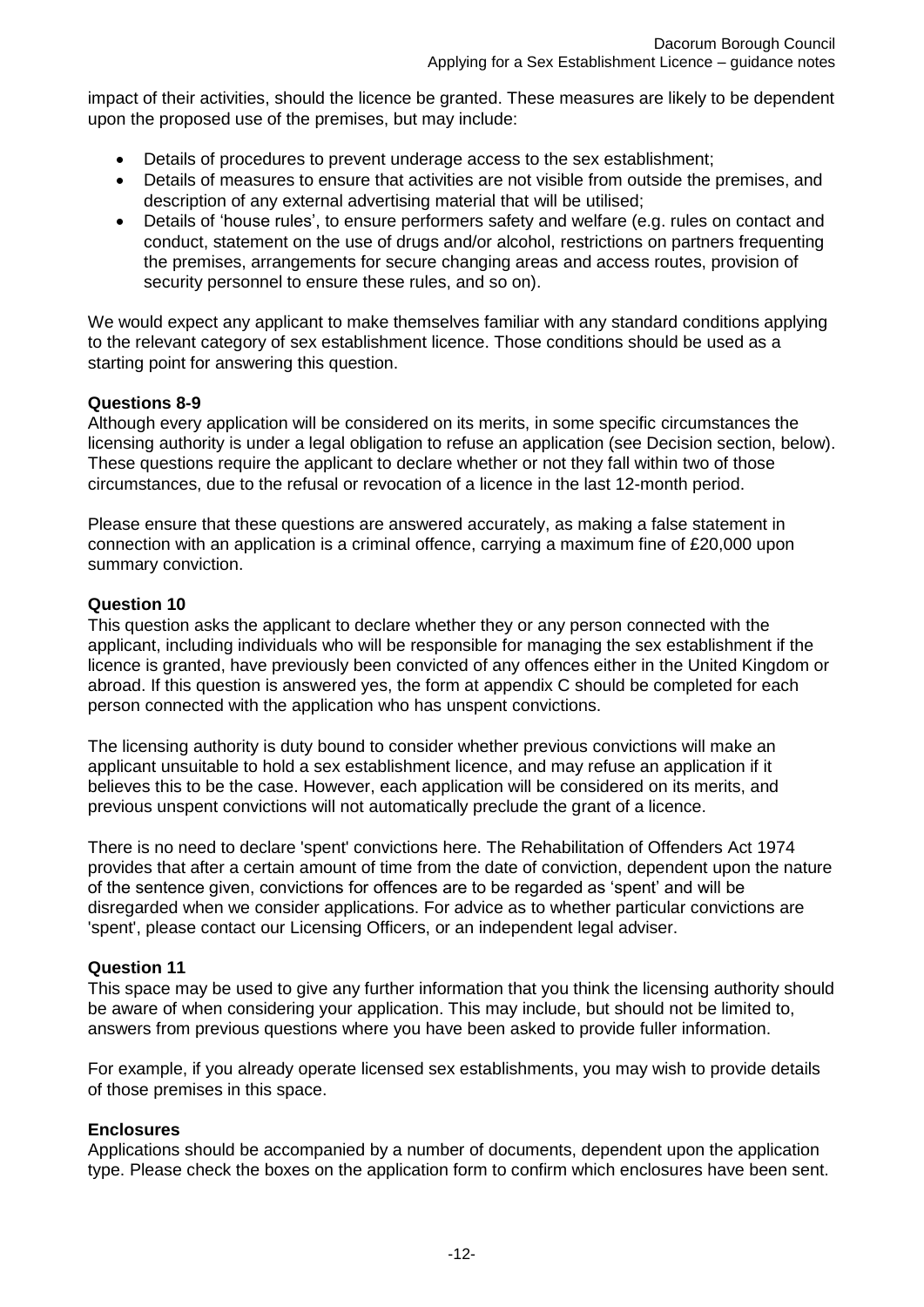#### **Application fees**

Applications for new sex establishment licences, or renewals/transfers/variations of existing licences, must be accompanied by payment of the relevant application fee. Payments by cheque should be made payable to 'Dacorum Borough Council'. Fees are subject to periodic changes - for details of our current fees, please see our web pages at **[www.dacorum.gov.uk/licencefees](http://www.dacorum.gov.uk/licencefees)**

#### **Plan of premises**

Applications for new sex establishment licences, or applications to vary existing licences to effect changes to the layout of the premises, must be accompanied by a plan of the premises, drawn to an appropriate scale. The plan must be clear and legible in all material respects, and should include the following matters:

- the extent of the boundary of the building, if relevant, and any external and internal walls of the building and, if different, the perimeter of the premises;
- the location of points of access to and egress from the premises and, if different, the location of escape routes from the premises;
- the area(s) within the premises used for relevant licensable activities (e.g. the locations in which sexual entertainment or exhibition of sex films will occur);
- fixed structures (including furniture) or similar objects temporarily in a fixed location (but not furniture) which may impact on the ability of individuals on the premises to use exits or escape routes without impediment;
- in a case where the premises includes a stage, podiums or raised areas, the location and height of each stage, podium or raised area relative to the floor;
- in a case where the premises includes any steps, stairs, elevators or lifts, the location of the steps, stairs, elevators or lifts;
- in the case where the premises includes any room(s) containing public conveniences, the location of the room(s);
- the location and type of any fire safety and any other safety equipment including, if applicable, marine safety equipment;
- in the case of sexual entertainment venues, any changing or dressing facilities provided for the use of performers, and any areas in which other non-relevant entertainment is provided;
- $\bullet$  the location of a kitchen, if any, on the premises.

The above items may be shown on the plan through the use of symbols or colour-coding, in which case a legend should also be provided to indicate the meaning of each symbol and colour used.

Applications in respect of vehicles, vessels and stalls should be accompanied by a site plan, drawn to an appropriate scale, showing the location at which the sex establishment would operate.

#### **Declaration and signature**

Please read all of the statements in this section, and tick those that apply to your application, to indicate that you agree with those requirements. The application should then be signed by a person with the authority to bind the applicant. For individual applicants, this will usually be the applicant themselves, unless they have authorised an agent or legal representative to sign on their behalf. For corporate applicants, the form should be signed by a director of the company, a senior partner, a company officer or similar, or by an agent or legal representative if the applicant has authorised one to sign on their behalf.

#### **Contact name and address**

Please specify in this section of the form the contact details that you would like us to use to correspond with you about your application. If the application is made on your behalf by a legal representative or authorised agent, with whom you wish us to correspond, their details should be entered in this space. If no details are given, we will correspond directly with the applicant using the details given in question 2 of the form.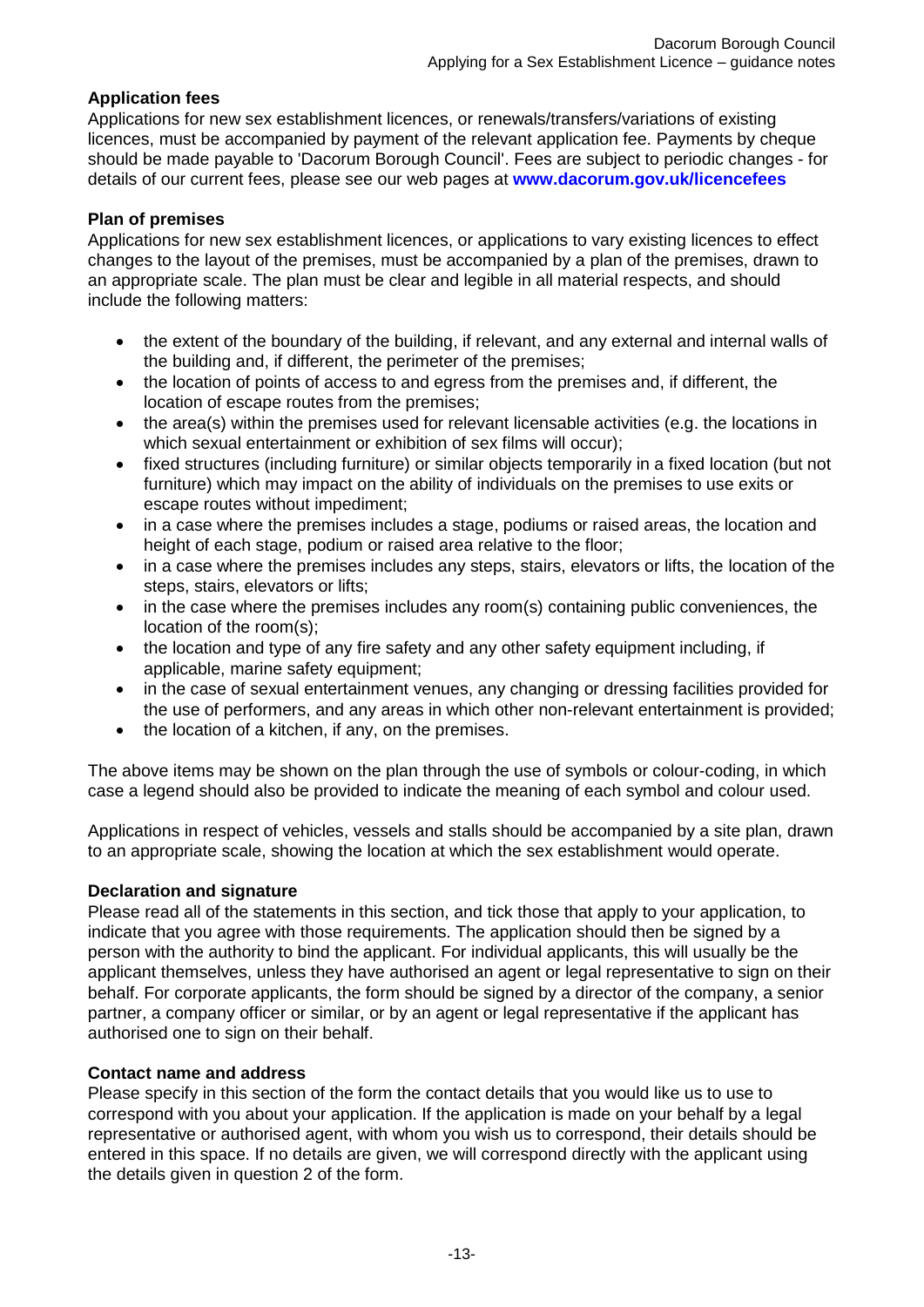#### **Consultation**

If you are making your application by way of a printed form, a copy of the application and any attachments must also be sent for the attention of the chief officer of police, to:

**Dacorum Licensing, Hertfordshire Constabulary, Hemel Hempstead Police Station, Combe Street, Hemel Hempstead, HP1 1HL**

The police and any other affected party may object to the application within 28 days of the date on which the application was received by the authority. Objections must include and set out the ground(s) upon which that objection is made. Although the applicant will usually be sent a copy of any objections or police observations, the authority is required to obscure names and addresses of any private individuals who have made those objections unless they have explicitly consented to their details being provided to the applicant.

If objections are received, or if other concerns have arisen in respect of your application, the application will be considered and determined by the council's Licensing Sub-Committee at a hearing. Any objections received in respect of an application will be taken into account during this process.

#### **Advertising your application**

Applicants for the grant, renewal or transfer of a sex establishment licence must publicise their application.

All applicants must arrange for the publication of a notice in one issue of a local newspaper, available in the area in which the sex establishment will be situated. This notice must appear within 7 days of your application being given to the licensing authority. Classified advertising publications are not suitable for this purpose – your notice must appear in a publication with news content.

Applicants in respect of fixed premises must also arrange for the display of an A4-sized (or larger) notice, at or near the premises, placed so that it can be conveniently read by members of the public outside the premises. This notice must be maintained so as to be visible 24 hours a day, for a period of 21 days beginning from when your application is given to the licensing authority. Applications for vehicles, vessels or stalls are not subject to this requirement.

A suggested format and wording for these notices is provided on the following pages:

- **Notice Template A** should be used by applicants in respect of fixed premises, to be displayed at/near the premises and published in a local newspaper.
- **Notice Template B** should be used by applicants for vehicles, vessels and stalls, to be published in a local newspaper only.

#### **Decision**

Applications **cannot be granted** if the applicant:

- is aged under 18 years;
- has had a licence revoked by the authority in the preceding 12-month period;
- (if an individual) has not been resident in an EEA state throughout the period of six months immediately preceding the date when the application was made;
- (if a body corporate) is not incorporated in an EEA state; or
- has been refused the grant or renewal of a licence for the premises, vehicle, vessel or stall in the preceding 12-month period, unless the refusal has been reversed on appeal.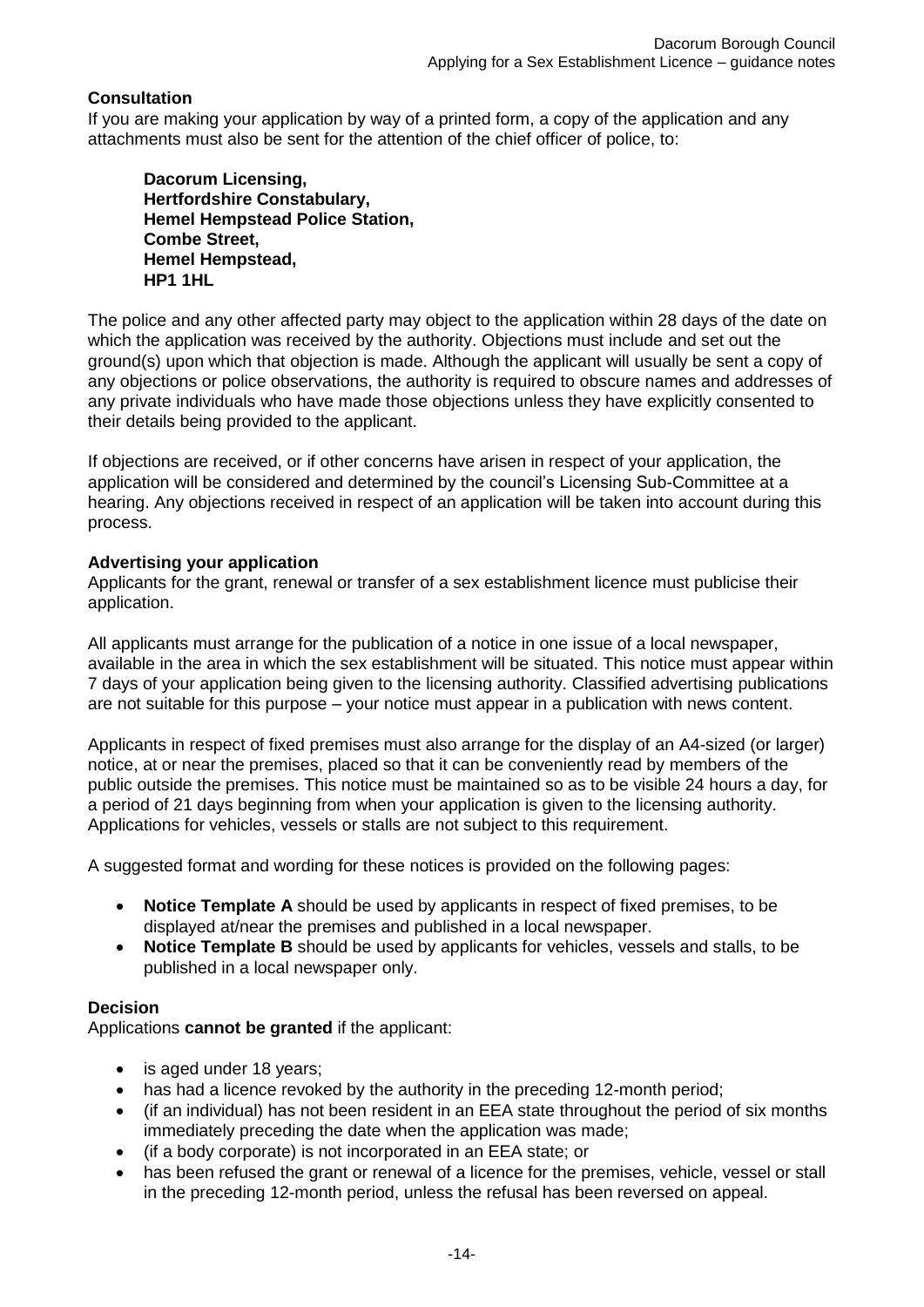The authority **may** also refuse an application if:

- the applicant is unsuitable to hold the licence by reason of having been convicted of an offence or for any other reason;
- the business to which the application relates would be managed by or carried on for the benefit of a person, other than the applicant, who would be refused the grant, renewal or transfer of such a licence if he made the application himself;
- the number of sex establishments in the local area at the time the application is made is equal to or exceeds the number which the authority consider is appropriate for that area;
- the authority considers that the grant or renewal of the licence would be inappropriate, having regard to the character of the local area, the use to which any other premises in the vicinity are put, or the layout, character or condition of the premises, vehicle, vessel or stall in respect of which the application is made.

Transfer applications may only be refused the first two points above.

Each application will be considered on its merits. An application will not be refused unless the applicant has been given the opportunity to appear before and make representations to the council's Licensing Sub-Committee.

If a licence is granted, it will be valid for a period of up to 1 year, as determined by the licensing authority. Renewal applications must be received before the expiry of the previous licence if the applicant wishes to continue trading while their application is considered.

#### **Other points to note**

- A sex establishment licence does not convey any entitlement under planning laws. Some sex establishments will require specific planning consent for their activities – please contact Dacorum's planning officers for further advice, on 01442 228000 or by email to [planning@dacorum.gov.uk](mailto:planning@dacorum.gov.uk)
- Persons employed at premises to exercise certain security functions, such as door supervisors, must be licensed or otherwise authorised for that function by the Security Industry Authority (SIA). The operator of the premises must ensure that anyone carrying out such a function is correctly licensed to do so, and is advised to keep formal records of these checks. This will be of particular relevance to sexual entertainment venues, which may employ security staff both to regulate admission to the premises and to oversee customers' behaviour within the premises.
- The remote sale of R18-certificate videos and DVDs (for example, by mail order) is prohibited under the Video Recordings Act 1984. Such recordings may only be sold in person, in licensed sex shops.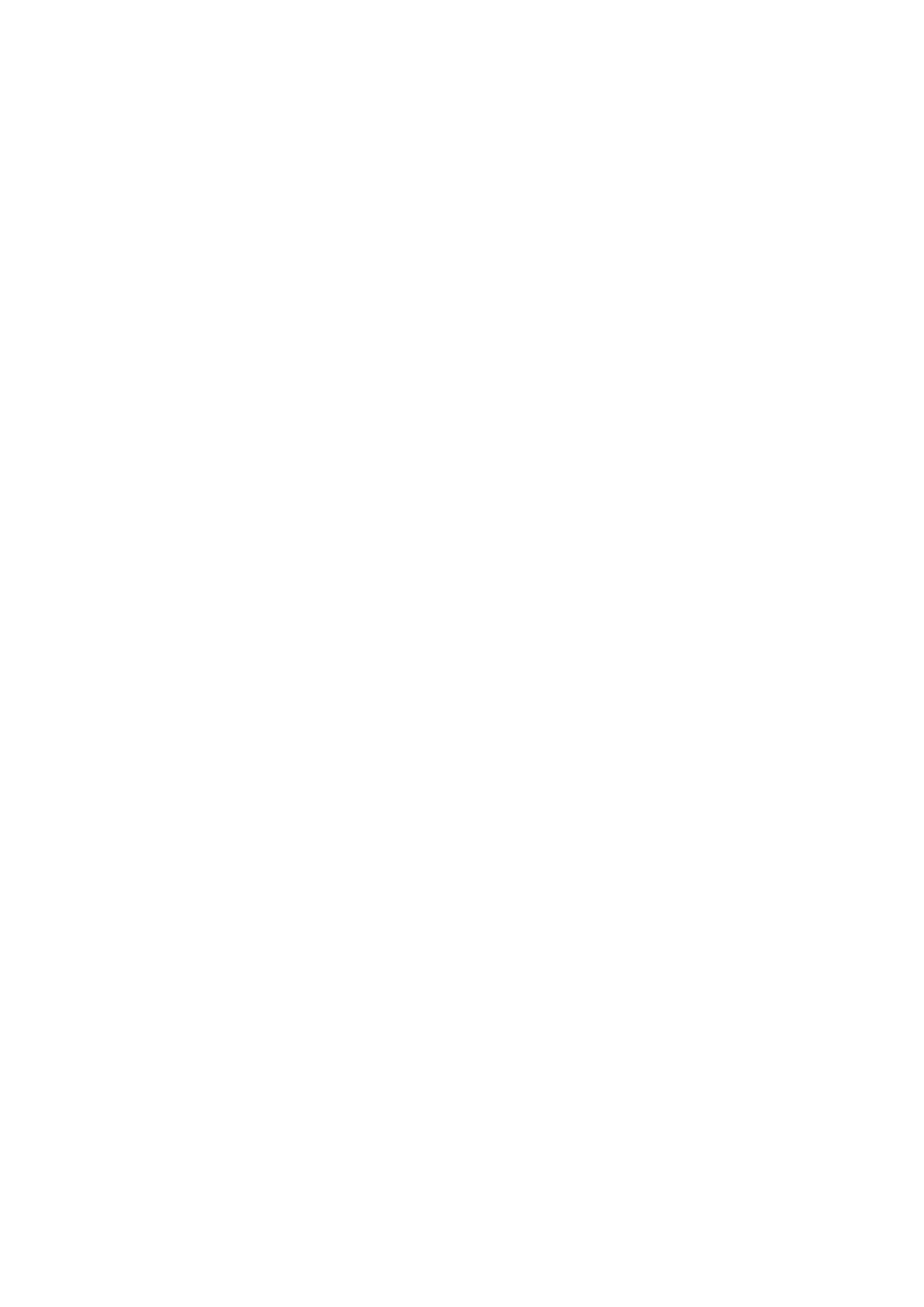

**LOCAL GOVERNMENT (MISCELLANEOUS PROVISIONS) ACT 1982 (as amended)**

# **APPLICATION FOR A SEX ESTABLISHMENT LICENCE**

**………………………………………………………………………………** *[Name(s) of applicant(s)]*

has applied to Dacorum Borough Council for the \*grant/\*renewal/\*transfer/\*variation of a Sex Establishment Licence, in respect of the following premises:

**……………………………………………………………………………… ……………………………………………………………………………… ……………………………………………………………………………… ………………………………………………………………………………** *[Trading name and address of the premises ]*

Authorisation is sought to utilise this premises as a \*sex shop/\*sex cinema/\*sexual entertainment venue.

Further details about this application may be inspected at the offices of **Dacorum Borough Council (Licensing), The Forum, Marlowes, Hemel Hempstead, HP1 1DN**, during normal opening hours.

Any person wishing to object to this application must give notice in writing of their objection, stating in general terms the grounds of the objection. Objections may be sent to the above address, or emailed to **[licensing@dacorum.gov.uk](mailto:licensing@dacorum.gov.uk)**, and must be received no later than:

**………………………………………………………………………………** *[28 days after the date on which your application was made]*

**For further information, please contact the Licensing team on** 01442 228000 **or by email to** [licensing@dacorum.gov.uk](mailto:licensing@dacorum.gov.uk)

**\* Delete as applicable**

**NOTICE TEMPLATE A**

To be used for grant, renewal, transfer or variation applications relating to **fixed premises**.

Notice must be published in a local newspaper circulating in the area within 7 days of the application being made. Notice must also be displayed on or near the premises, so that it can be conveniently read by the public, for 21 days.